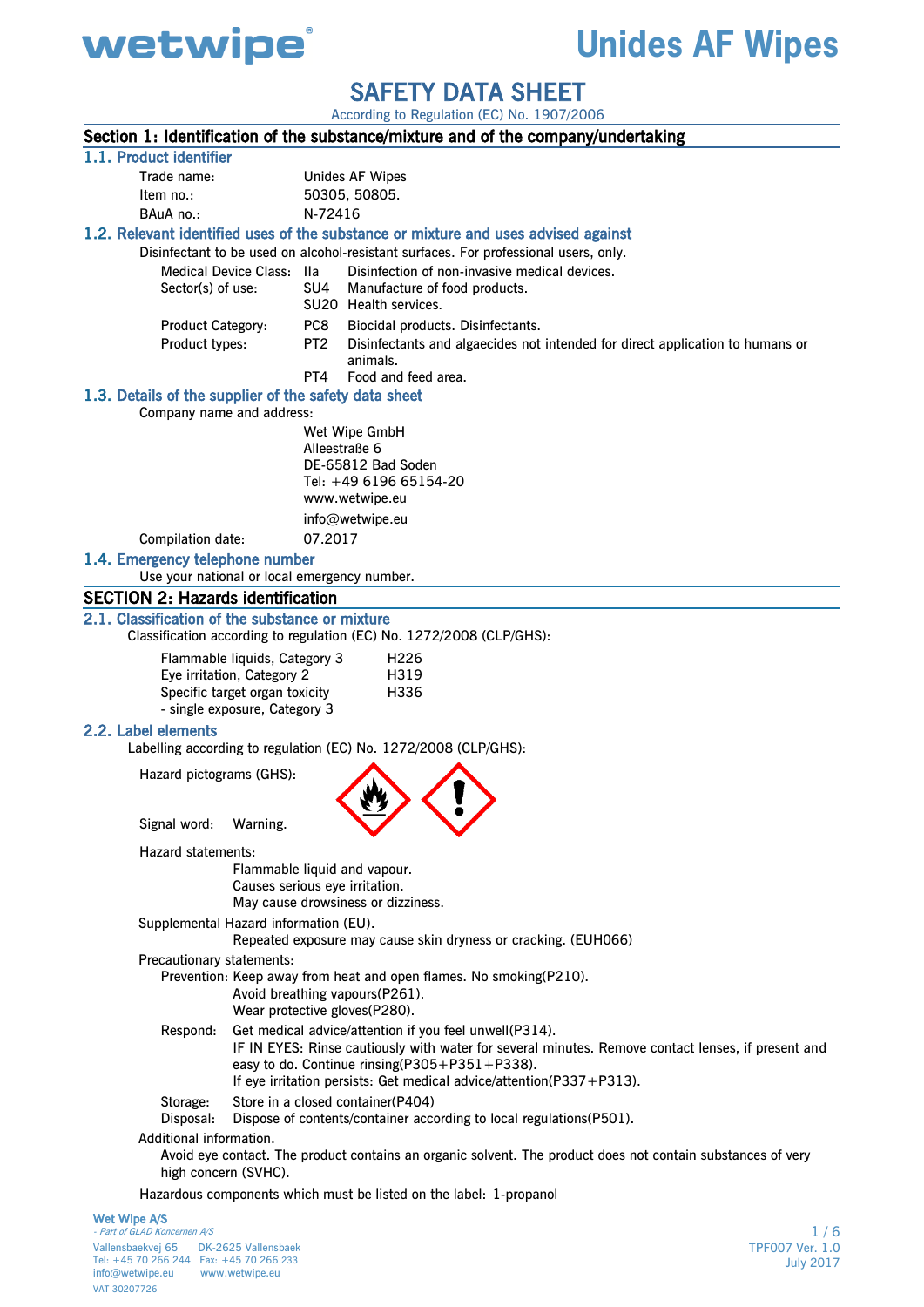# **Unides AF Wipes**

## 2.3. Other hazards

This substance/mixture contains no components considered to be either persistent, bioaccumulative and toxic (PBT), or very persistent and very bioaccumulative (vPvB) at levels of 0.1% or higher.

|                                | <b>SECTION 3: Composition/information on ingredients</b> |                     |           |                                                        |  |  |  |  |  |
|--------------------------------|----------------------------------------------------------|---------------------|-----------|--------------------------------------------------------|--|--|--|--|--|
| 3.1. Substance<br>3.2. Mixture | Mixture.                                                 |                     |           |                                                        |  |  |  |  |  |
|                                | Substance                                                | CAS / EC-no.        | $%$ (w/w) | <b>Classification</b>                                  |  |  |  |  |  |
|                                | Ethanol                                                  | 64-17-5 / 200-578-6 | $\leq 25$ | Flam. Lig. 2; H225<br>Eye Irrit. 2; H319               |  |  |  |  |  |
|                                | n-propanol                                               | 71-23-8 / 200-746-9 | $\leq$ 37 | Flam. Liq. 2 H225<br>Eye Dam. 1 H318<br>Stot SE 3 H336 |  |  |  |  |  |
|                                | See full text of H-phrases in Section16.                 |                     |           |                                                        |  |  |  |  |  |

## SECTION 4: First aid measures

## 4.1. Description of first aid measures

| General:      | In case of discomfort/accident, contact doctor or causality department. Bring label or safety<br>datasheet.                                                                    |
|---------------|--------------------------------------------------------------------------------------------------------------------------------------------------------------------------------|
| Eye contact:  | Rinse thoroughly with plenty of water, minimum 15 minutes. Remove contact lenses, if present and<br>Easy to do. Seek medical advice.                                           |
| Inhalation:   | Remove victim to fresh air and keep at rest in a position comfortable for breathing. Get medical<br>attention if symptoms persist or any signs of respiratory distress occurs. |
| Ingestion:    | Rinse mouth. Do not induce vomiting. Seek medical help if discomfort or irritation occurs.                                                                                     |
| Skin contact: | Rinse with plenty of water.                                                                                                                                                    |
|               | 4.2. Most important symptoms and effects, both acute and delayed                                                                                                               |

Repeated exposure may cause skin dryness or cracking.

#### 4.3. Indication of any immediate medical attention and special treatment needed

If any discomfort arises, treat symptoms and bring safety data sheet when you contact a physician.

### SECTION 5: Fire-fighting measures

#### 5.1. Extinguishing media

Suitable: Alcohol-resistant foam, carbonic acid (CO2), powder, water mist.

Unsuitable: Full water jet can spread the fire.

## 5.2. Special hazards arising from the substance or mixture

Flammable liquid and vapor.

Hazardous combustion products: Carbon oxides (COx).

#### 5.3. Advice for fire-fighters

Avoid inhalation of vapours and fumes. Use self-contained breathing apparatus and chemical protection suit, if personal (close) contact is likely.

### SECTION 6: Accidental release measures

### 6.1. Personal precautions, protective equipment and emergency procedures

Use gloves during prolonged or repeated contact.

## 6.2. Environmental precautions

No special environmental precautions required.

#### 6.3. Methods and material for containment and cleaning up

Gather and place in suitable container. Dispose of according to local regulations.

#### 6.4. Reference to other sections

See section 8 for protective equipment and section 13 for waste disposal.

### SECTION 7: Handling and storage

## 7.1. Precautions for safe handling

Always read the label and product information before use. Biocidal products should be handled with caution. Avoid eye contact. Use protective gloves. See Section 8.

## 7.2. Conditions for safe storage, including any incompatibilities

Recommended storage temperatures 5 -25°C

## 7.3. Specific end use(s)

Se section 1.2.

Wet Wipe A/S Part of GLAD Koncernen A/S Vallensbaekvej 65 DK-2625 Vallensbaek Tel: +45 70 266 244 Fax: +45 70 266 233 info@wetwipe.eu www.wetwipe.eu VAT 30207726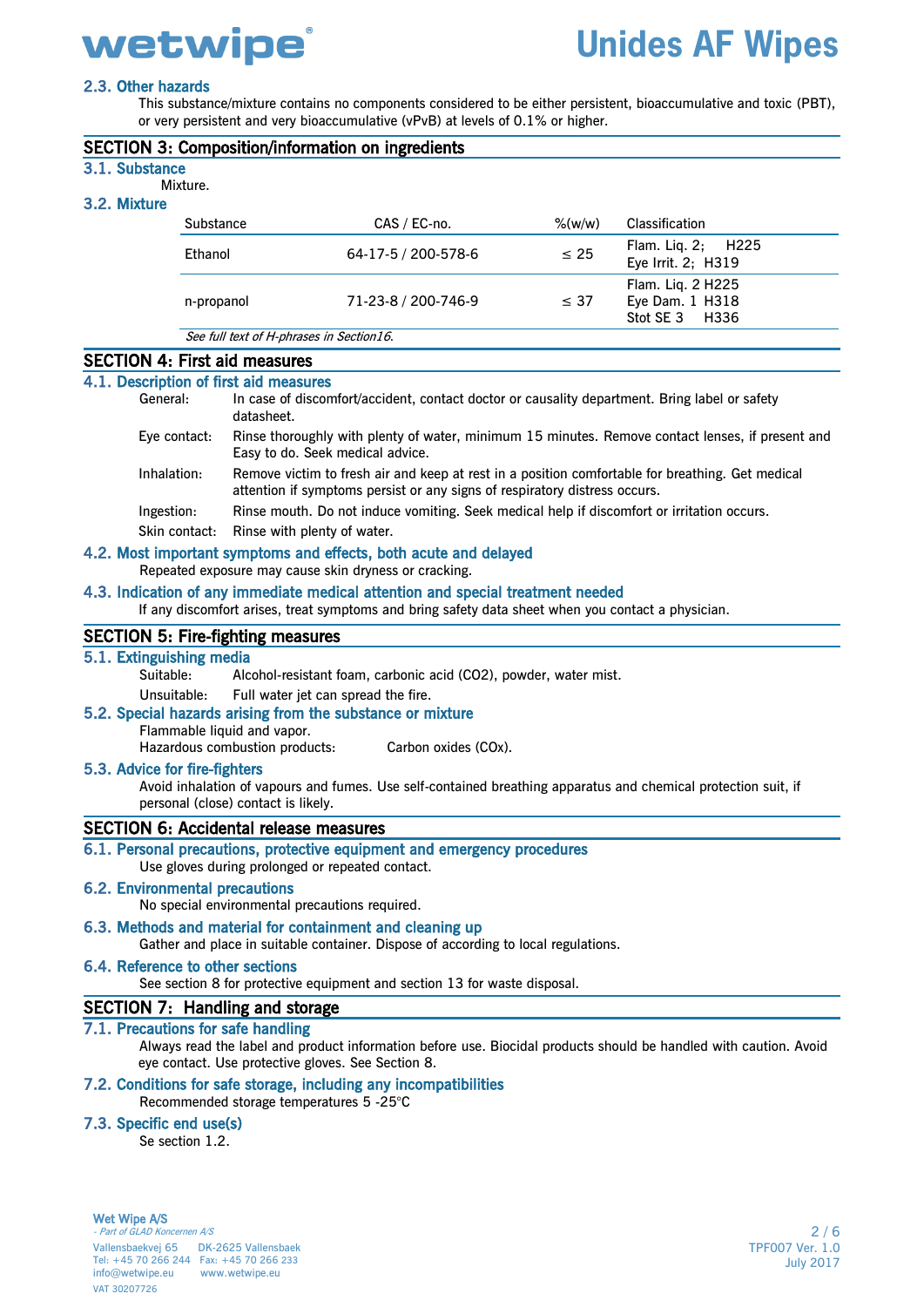# **Unides AF Wipes**

# SECTION 8: Exposure controls/personal protection

## 8.1. Control parameters

| Occupational limits:                |                                            |                                 |                |                |
|-------------------------------------|--------------------------------------------|---------------------------------|----------------|----------------|
| Substance                           | CAS.                                       | Limit value (8 hours)           | Country        |                |
| Ethanol                             | 64-17-5                                    | $-$ / 1900 mg/m <sup>3</sup>    |                |                |
| n-propanol                          | $71-23-8$                                  | $-$ / 200 mg/m <sup>3</sup>     | Poland.        |                |
| Ethanol                             | 64-17-5                                    | 500 ppm / 960 mg/m <sup>3</sup> |                |                |
| n-propanol                          | $71-23-8$                                  | No data available               | Germany        |                |
|                                     | Source: GESTIS International Limit Values. |                                 |                |                |
| DNEL:                               |                                            |                                 |                |                |
| Substance                           | Exposure                                   | Value                           | Population     | <b>Effects</b> |
| Ethanol                             | Long term Dermal                           | 343 mg/kg bw/day                | <b>Workers</b> | Systemic       |
|                                     | Long term inhalation                       | 950 mg/m $3$                    | <b>Workers</b> | Systemic       |
|                                     | Short term                                 | 1900 mg/m <sup>3</sup>          | <b>Workers</b> | Local          |
| n-propanol                          | Long term Dermal                           | 136 mg/kg bw/day                | <b>Workers</b> | Systemic       |
|                                     | Long term inhalation                       | $268 \; \text{mg/m}^3$          | <b>Workers</b> | Systemic       |
| Source: Registration Dossier - ECHA |                                            |                                 |                |                |
| PNEC:                               |                                            |                                 |                |                |
| Substance                           | Media                                      | Value                           | Method         |                |
|                                     |                                            |                                 |                |                |

|            | Freshwater             | $0.96$ mg/l         | Assessment factor               |
|------------|------------------------|---------------------|---------------------------------|
|            | Marine water           | $0,79 \text{ mg/l}$ | Assessment factor               |
| Ethanol    | Sediment, Fresh water, | 3,6 mg/kg dwt       | equilibrium partitioning method |
|            | Sediment, Marine water | 02,9 mg/kg dwt      | equilibrium partitioning method |
|            | <b>STP</b>             | 580 mg/l            | Assessment factor               |
|            | Soil                   | $0.63$ mg/kg dwt    | Assessment factor               |
|            | Freshwater             | $10 \text{ mg/l}$   | Assessment factor               |
|            | Marine water           | $1 \text{ mg/l}$    | Assessment factor               |
|            | Sediment, Fresh water  | 22,8 mg/kg dwt      | equilibrium partitioning method |
| n-propanol | Sediment, Marine water | 2,28 mg/kg dwt      | equilibrium partitioning method |
|            | <b>STP</b>             | 96 mg/l             | Assessment factor               |
|            | Soil                   | 2,2 mg/kg dwt       | equilibrium partitioning method |

Source: Registration Dossier – ECHA

### 8.2. Exposure controls

Use common occupational hygiene.

Eye / Face protection: Avoid contact with eye and eye area during use of wipe.

Hand / skin protection: Safety gloves is recommended, use protective gloves of resilient material.

Respiratory protection: Normally not required. When working in the small non-ventilated spaces use suitable breathing apparatus. Filter type (A).

Environmental exposure controls:

Do not flush wipes into sewer system.

# SECTION 9: Physical and chemical properties

# 9.1. Information on basic and chemical properties

| Appearance:                 | White non-woven wipe material             |
|-----------------------------|-------------------------------------------|
| Odour:                      | alcohol                                   |
| pH:                         | 4 to 8                                    |
| Melting point/range         | $<$ -20 °C. Applies to the liquid         |
| <b>Boiling point</b>        | 78 ° C for the liquid in the cloths.      |
| Flash point                 | $28 °C$ .                                 |
| Auto-flammability:          | $>425$ $^{\circ}$ C.                      |
| Evaporation rate:           | not available                             |
| Vapour pressure:            | not available                             |
| Oxidising properties        | Not oxidising.                            |
| <b>Explosive properties</b> | Not classified as an explosive.           |
| Solubility in water         | the liquid can be diluted in the napkins. |
|                             |                                           |

## 9.2. Other information

#### Wet Wipe A/S Part of GLAD Koncernen A/S

-

 Vallensbaekvej 65 DK-2625 Vallensbaek Tel: +45 70 266 244 Fax: +45 70 266 233 info@wetwipe.eu www.wetwipe.eu VAT 30207726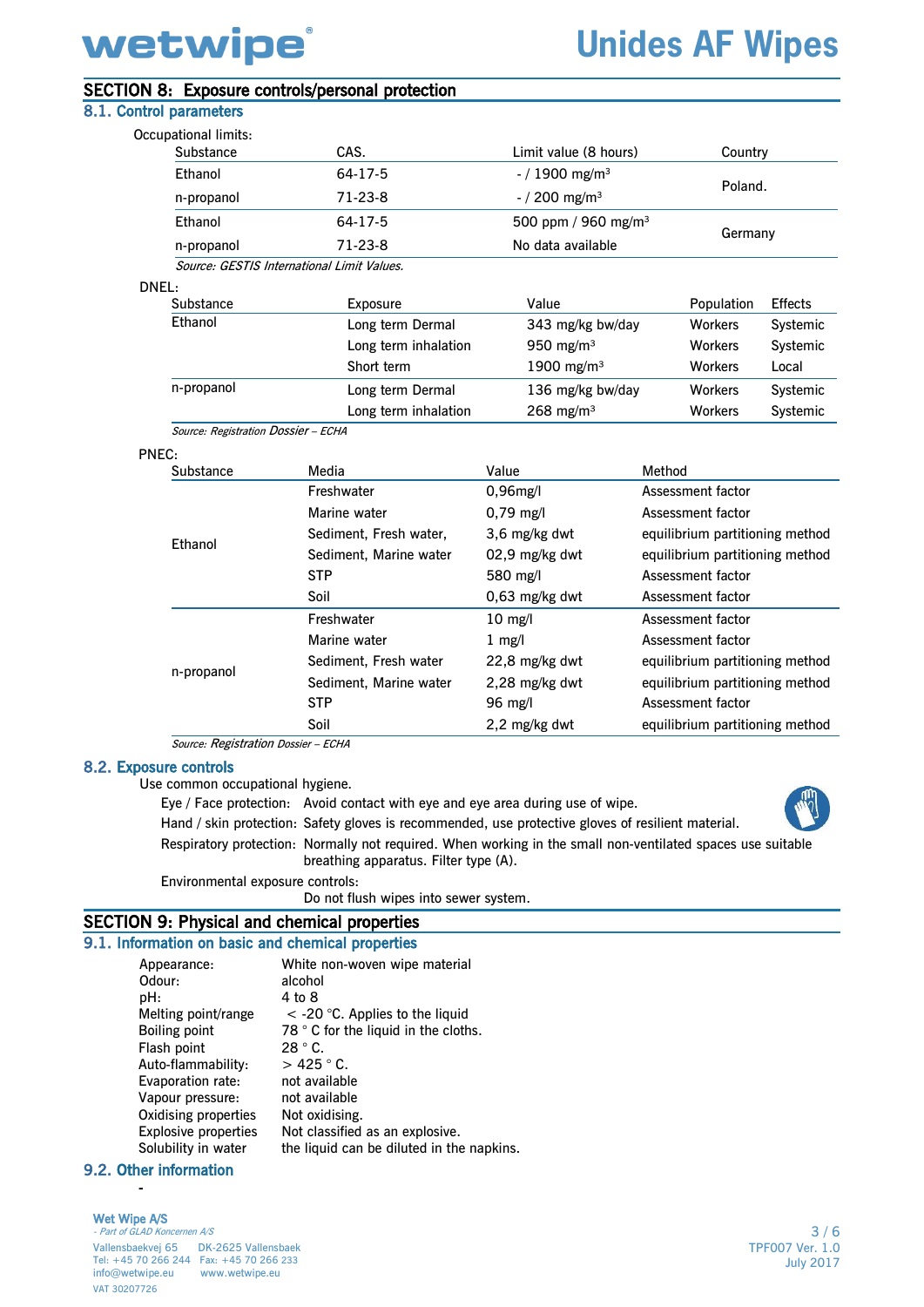## SECTION 10: Stability and reactivity

| 10.1. | <b>Reactivity</b>                            |      |                |                                                                                  |                 |  |  |  |  |
|-------|----------------------------------------------|------|----------------|----------------------------------------------------------------------------------|-----------------|--|--|--|--|
|       | None known.                                  |      |                |                                                                                  |                 |  |  |  |  |
|       | 10.2. Chemical stability                     |      |                |                                                                                  |                 |  |  |  |  |
|       | Stable at recommended storage temperatures.  |      |                |                                                                                  |                 |  |  |  |  |
| 10.3. | <b>Possibility of hazardous reactions</b>    |      |                |                                                                                  |                 |  |  |  |  |
|       |                                              |      |                | Hazardous reactions will not occur under normal transport or storage conditions. |                 |  |  |  |  |
|       | 10.4. Conditions to avoid                    |      |                |                                                                                  |                 |  |  |  |  |
|       | No data available.                           |      |                |                                                                                  |                 |  |  |  |  |
| 10.5. | Incompatible materials                       |      |                |                                                                                  |                 |  |  |  |  |
|       | Oxidizing agents.                            |      |                |                                                                                  |                 |  |  |  |  |
| 10.6. | <b>Hazardous decomposition products</b>      |      |                |                                                                                  |                 |  |  |  |  |
|       | No known hazardous decomposition products.   |      |                |                                                                                  |                 |  |  |  |  |
|       | <b>SECTION 11: Toxicological information</b> |      |                |                                                                                  |                 |  |  |  |  |
|       | 11.1. Information on toxicological effects   |      |                |                                                                                  |                 |  |  |  |  |
|       | Ethanol                                      |      |                |                                                                                  |                 |  |  |  |  |
|       | Type                                         |      | <b>Species</b> | Result                                                                           | Method          |  |  |  |  |
|       |                                              | Oral | Rat            | $> 14.500$ mg/kg                                                                 | <b>OECD 401</b> |  |  |  |  |
|       |                                              |      |                |                                                                                  |                 |  |  |  |  |

|                                     | Oral                              | Rat               | $> 14.500$ mg/kg    | <b>OECD 401</b>            |
|-------------------------------------|-----------------------------------|-------------------|---------------------|----------------------------|
| Acute toxicity                      | Inhalation                        | Mouse             | $>114$ mg/ml        | <b>OECD 403</b>            |
|                                     | Dermal                            | No data available |                     |                            |
| Skin corrosion/irritation           |                                   | Human             | Not irritating      | Not a guideline study (4h) |
| Eye damage/ irritation              |                                   | Rabbit            | <b>Irritating</b>   | <b>OECD 405</b>            |
| Respiratory or Skin sensitisation   |                                   | No data available |                     |                            |
| Reproductive toxicity               |                                   | Mouse             | no effects observed | <b>OECD 416</b>            |
| Source: Registration Dossier - ECHA |                                   |                   |                     |                            |
| n-propanol                          |                                   |                   |                     |                            |
| Type                                |                                   | <b>Species</b>    | Result              | Method                     |
|                                     | Oral                              | Rat               | $\sim$ 8000 mg/kg   | <b>OECD 401</b>            |
| Acute toxicity                      | Inhalation                        | Rat               | $> 26.76$ mg/ml     | <b>OECD 403</b>            |
|                                     | Dermal                            | Rabbit            | $4032$ mg/kg bw     | <b>OECD 402</b>            |
| Skin corrosion/irritation           |                                   | Rabbit            | Not irritating      | <b>OECD 404</b>            |
|                                     | Eye damage/ irritation            |                   | Highly irritating   | <b>OECD 405</b>            |
|                                     | Respiratory or Skin sensitisation |                   | Not a sensitizer    | <b>OECD 406</b>            |
| Source: Registration Dossier - ECHA |                                   |                   |                     |                            |

## SECTION 12: Ecological information

### 12.1. Toxicity

Eco-toxicological data for the mixture are not available.

Ethanol

| Test                                | <b>Species</b>                 | Result      | <b>Duration</b> |  |  |
|-------------------------------------|--------------------------------|-------------|-----------------|--|--|
| $LC_{50}$                           | Fish, <i>fathead minnows</i>   | 14.200 mg/l | 96 h            |  |  |
| EC <sub>50</sub>                    | Daphnia, Da <i>phnia magna</i> | $454$ mg/l  | 249 days        |  |  |
| $EC_{50}$                           | Bacteria, Pseudomonas putida   | 1500 mg/l   | 96h             |  |  |
| Source: Registration Dossier - ECHA |                                |             |                 |  |  |

# n-propanol

| Test               | <b>Species</b>               | Result                       | Duration |  |
|--------------------|------------------------------|------------------------------|----------|--|
| $\mathsf{LC}_{50}$ | Fish, <i>fathead minnows</i> | $4555$ mg/ml                 | 96 h     |  |
| <b>EC50</b>        | Daphnia                      | $3644 \; \text{mg}/\text{l}$ | 48h      |  |
|                    |                              |                              |          |  |

Source: Registration Dossier – ECHA

#### 12.2. Persistence and degradability Readily biodegradable.

## 12.3. Bioaccumulative potential

No bioaccumulative potential.

# 12.4. Mobility in soil

No data available.

## 12.5. Results of PBT and vPvB assessment

The product contains no identified PBT/vPvB substances.

## 12.6. Other adverse effects

None known

## Wet Wipe A/S

- Part of GLAD Koncernen A/S Vallensbaekvej 65 DK-2625 Vallensbaek Tel: +45 70 266 244 Fax: +45 70 266 233 info@wetwipe.eu www.wetwipe.eu VAT 30207726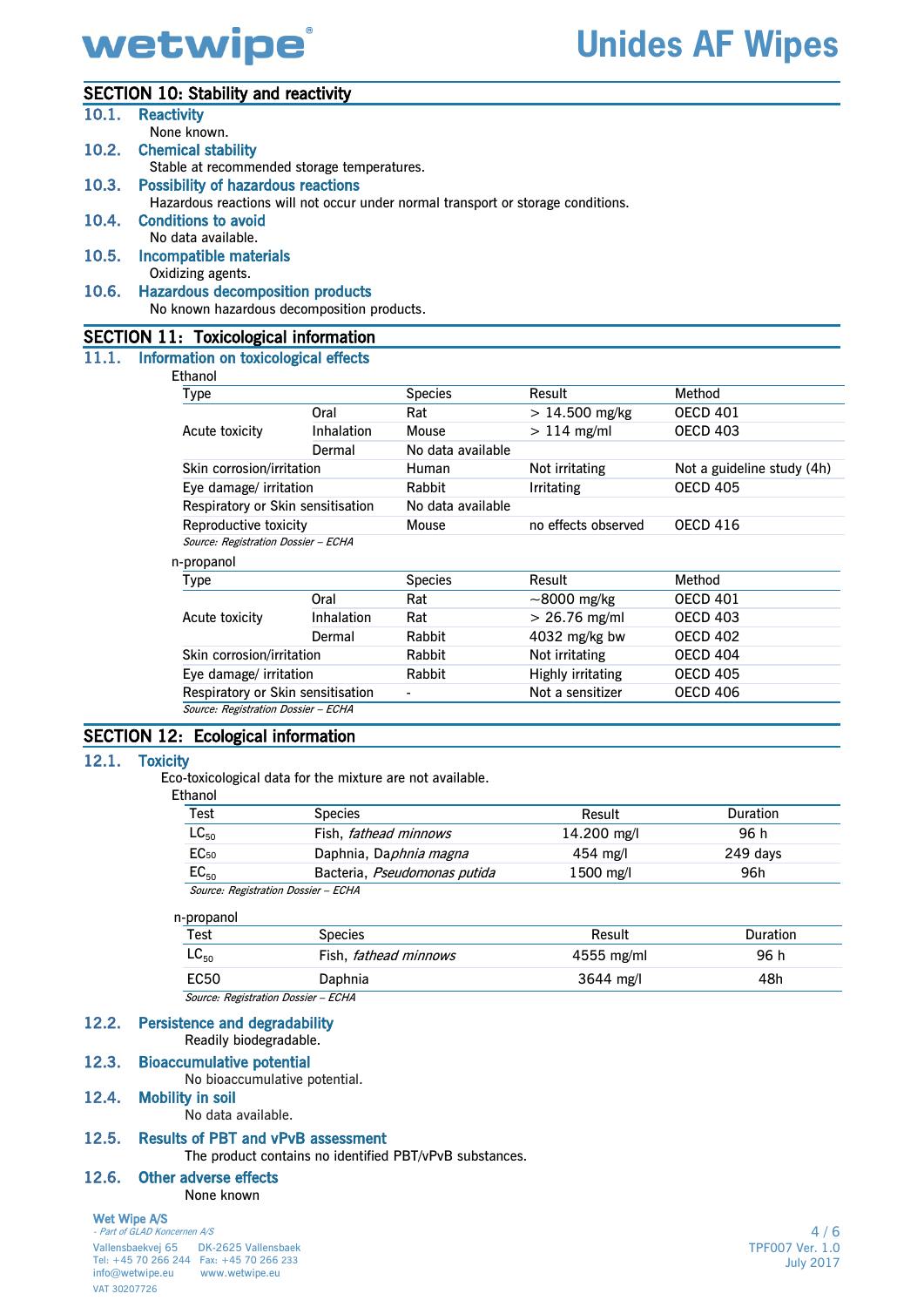# SECTION 13: Disposal considerations

## 13.1. Waste treatment methods

Dispose of in accordance with local and national regulation. The penetration of the product into drains, water courses or the soil should be avoided.

|       | <b>SECTION 14: Transport information</b>                                                                                                                                                                                                                                                                                                                                                                                                                                                                                                                                                                                               |                                                                            |                                                                            |                                                                            |                                                                                                                                                                                                               |
|-------|----------------------------------------------------------------------------------------------------------------------------------------------------------------------------------------------------------------------------------------------------------------------------------------------------------------------------------------------------------------------------------------------------------------------------------------------------------------------------------------------------------------------------------------------------------------------------------------------------------------------------------------|----------------------------------------------------------------------------|----------------------------------------------------------------------------|----------------------------------------------------------------------------|---------------------------------------------------------------------------------------------------------------------------------------------------------------------------------------------------------------|
|       |                                                                                                                                                                                                                                                                                                                                                                                                                                                                                                                                                                                                                                        | <b>ADR/RID</b>                                                             | <b>ADN</b>                                                                 | <b>IMDG</b>                                                                | <b>IATA</b>                                                                                                                                                                                                   |
| 14.1. | <b>UN-number</b>                                                                                                                                                                                                                                                                                                                                                                                                                                                                                                                                                                                                                       | 3175                                                                       | 3175                                                                       | 3175                                                                       | 3175                                                                                                                                                                                                          |
| 14.2. | <b>UN prober shipping name</b>                                                                                                                                                                                                                                                                                                                                                                                                                                                                                                                                                                                                         | Solids containing<br>flammable liquid,<br>n.o.s. (ethanol, n-<br>propanol) | Solids containing<br>flammable liquid,<br>n.o.s. (ethanol, n-<br>propanol) | Solids containing<br>flammable liquid,<br>n.o.s. (ethanol, n-<br>propanol) | Solids containing<br>flammable liquid,<br>n.o.s. (ethanol, n-<br>propanol)                                                                                                                                    |
| 14.3. | <b>Transport hazard class</b>                                                                                                                                                                                                                                                                                                                                                                                                                                                                                                                                                                                                          | 4.1                                                                        | 4.1                                                                        | 4.1                                                                        | 4.1                                                                                                                                                                                                           |
| 14.4. | <b>Packaging group</b>                                                                                                                                                                                                                                                                                                                                                                                                                                                                                                                                                                                                                 | Ш                                                                          | Ш                                                                          | Ш                                                                          | Ш                                                                                                                                                                                                             |
|       | Special provisions (SP):<br>Classification:<br>Tunnel restriction code:<br>Hazard identification number:<br>EmS:                                                                                                                                                                                                                                                                                                                                                                                                                                                                                                                       | 216, 274.<br>F1<br>E.<br>40<br>$F-A, S-I$                                  |                                                                            | LQ. Limited quantities; 1 kg.                                              |                                                                                                                                                                                                               |
|       | For further specifications and requirements - see the applicable regulations on ADR /RID/IMDG/ICAO.                                                                                                                                                                                                                                                                                                                                                                                                                                                                                                                                    |                                                                            |                                                                            |                                                                            |                                                                                                                                                                                                               |
| 14.5. | <b>Environmental hazards</b><br><b>IMDG Marine pollutant:</b>                                                                                                                                                                                                                                                                                                                                                                                                                                                                                                                                                                          | No                                                                         |                                                                            |                                                                            |                                                                                                                                                                                                               |
| 14.6. | <b>Special precautions for user</b><br>None.                                                                                                                                                                                                                                                                                                                                                                                                                                                                                                                                                                                           |                                                                            |                                                                            |                                                                            |                                                                                                                                                                                                               |
| 14.7. | Transport in bulk according to Annex II of MARPOL73/78 and the IBC Code<br>Bulk:<br><b>VC1, VC2, AP2</b>                                                                                                                                                                                                                                                                                                                                                                                                                                                                                                                               | Kolli:                                                                     | V11                                                                        |                                                                            |                                                                                                                                                                                                               |
|       | <b>SECTION 15: Regulatory information</b>                                                                                                                                                                                                                                                                                                                                                                                                                                                                                                                                                                                              |                                                                            |                                                                            |                                                                            |                                                                                                                                                                                                               |
| 15.1. | Safety, health and environmental regulations/legislation specific for the substance or mixture<br>Restrictions for application:<br>People under the age of 18 shall not be exposed to this product cf. Council Directive 94/33/EC of 22 June<br>1994 on the protection of young people at work.<br>Sources:<br>Council Directive 94/33/EC of 22 June 1994 on the protection of young people at work. Regulation (EC) No<br>1272/2008 of the European Parliament and of the Council of 16 December 2008 on classification, labelling<br>Regulation (EU) No 528/2012 (BPR). Council Directive 93/42/EEC on Medical Devices (MDD) (1993). |                                                                            |                                                                            |                                                                            | and packaging of substances and mixtures, amending and repealing Directives 67/548/EEC and 1999/45/EC,<br>and amending Regulation (EC) No 1907/2006 (CLP). EC regulation 1907/2006 (REACH). Biocidal Products |
| 15.2. | <b>Chemical Safety Assessment</b><br>No chemical safety assessment has been carried out for the mixture.                                                                                                                                                                                                                                                                                                                                                                                                                                                                                                                               |                                                                            |                                                                            |                                                                            |                                                                                                                                                                                                               |
|       | <b>SECTION 16: Other information</b>                                                                                                                                                                                                                                                                                                                                                                                                                                                                                                                                                                                                   |                                                                            |                                                                            |                                                                            |                                                                                                                                                                                                               |
|       | It is recommended to hand over this safety data sheet to the actual user of the product. Information in this safety data<br>sheet cannot be used as a product specification. The information in this safety data sheet applies only the product<br>referred to in section 1 and is not valid when used with other products.                                                                                                                                                                                                                                                                                                            |                                                                            |                                                                            |                                                                            |                                                                                                                                                                                                               |
|       | Classification according to regulation (EC) No 1272/2008 Of the European Parliament and Of the Council of 16<br>December 2008; Article 25 and ANNEX I; classification and labelling requirements for hazardous substances and                                                                                                                                                                                                                                                                                                                                                                                                          |                                                                            |                                                                            |                                                                            |                                                                                                                                                                                                               |

mixtures.

- Flam. Liq. 3, H226: On basis of test data.
- Eye Irrit. 2, H319: Bridging principle -Substantially similar mixtures.

STOT SE 3, H336: Calculation method

## List of relevant H-phrases (sections 2 and 3).

- H318 Causes serious eye damage.<br>H319 Causes serious eye irritation.
- H319 Causes serious eye irritation.<br>H225 Highly flammable liquid and
- H225 Highly flammable liquid and vapour.<br>H226 Flammable liquid and vapour.
- H226 Flammable liquid and vapour.<br>H336 May cause drowsiness or dizzi
- May cause drowsiness or dizziness.

## Abbreviations used:

- ATE Acute toxicity estimate.<br>STOT Specific Target Organ To
- Specific Target Organ Toxicity.

## Wet Wipe A/S

- Part of GLAD Koncernen A/S Vallensbaekvej 65 DK-2625 Vallensbaek Tel: +45 70 266 244 Fax: +45 70 266 233<br>info@wetwipe.eu www.wetwipe.eu info@wetwipe.eu VAT 30207726